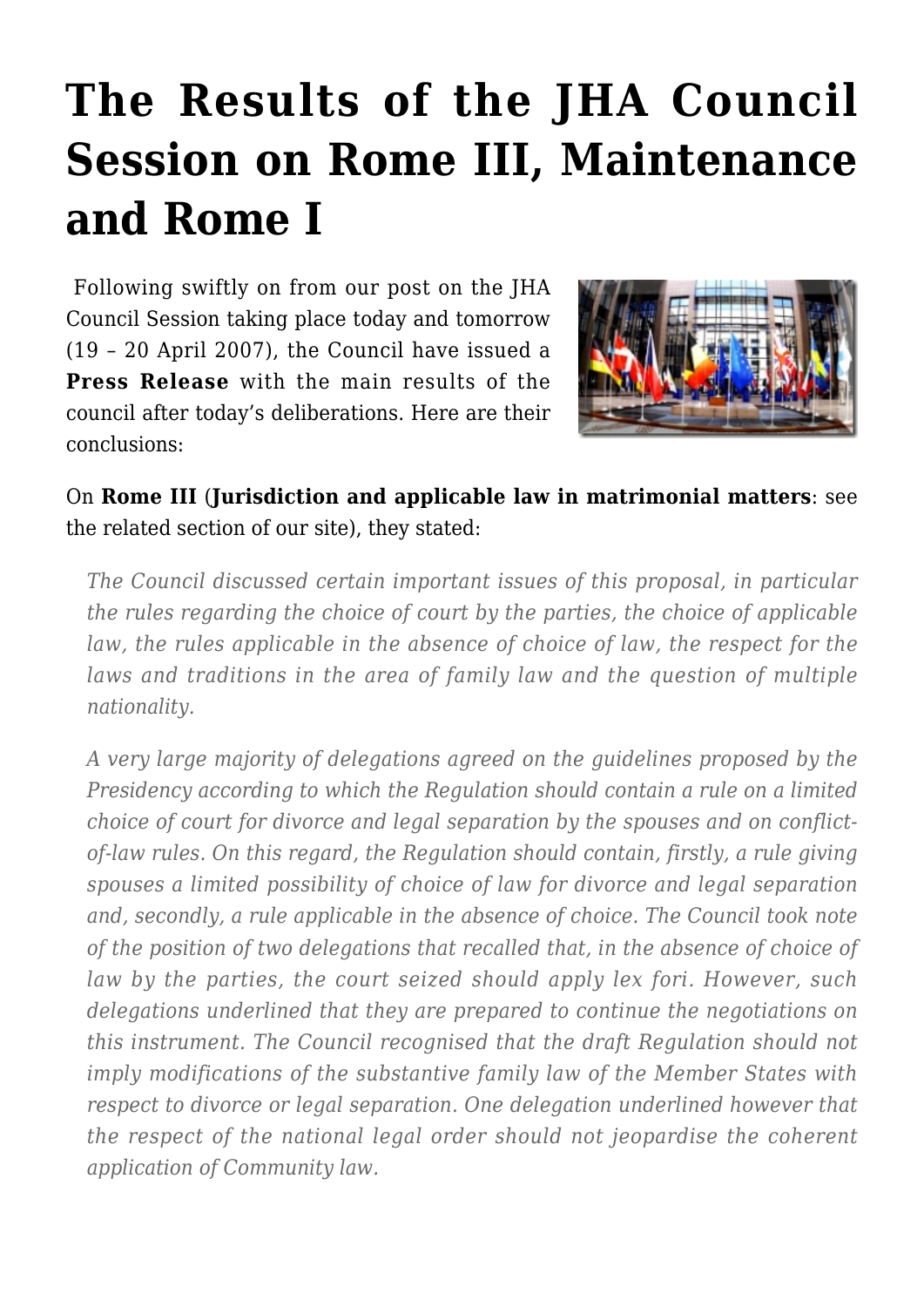They "gave mandate" to continue work on Rome III subject to guidelines on the *"choice of court by the parties (Article 3a)", the "choice of the applicable law by the parties (Article 20a)", the "rules applicable in the absence of choice of law (Article 20b)", the "respect for the laws and traditions of the Member State in the area of family law" and "multiple nationality".* See pages 10 – 15 of the Press Release for the full discussion of those points.

On **Jurisdiction, applicable law, recognition and enforcement of decisions and cooperation in matters relating to [maintenance obligations](http://register.consilium.europa.eu/pdf/de/06/st16/st16830.de06.pdf)** (see our related posts [here](https://conflictoflaws.de/2006/articles/applicable-law-concerning-maintenance-obligations/) and [here](https://conflictoflaws.de/2006/legislation/edps-opinion-on-maintenance-obligations-regulation-proposal/)),

The Member States confirmed their "shared will" to successfully complete the project. The Council also endorsed

*abolition of the exequatur procedure for all maintenanceobligation decisions covered by the Regulation, on the basis of the introduction of certain common procedural rules, accompanied by harmonisation of conflict-of-laws rules.*

#### as well as agreeing to,

*…the principle of introducing a system for effective practical cooperation between central authorities in maintenance obligation matters, the details of which will still have to be worked out.*

### For bilateral agreements by Member States with non-Member States, the

*…Presidency suggests that Member State s may retain such agreements in line with the system set out in Article 307 of the Treaty and following the precedent in this area of Regulation (EC) No 44/2001 (Brussels I). It is therefore clear that such agreements should not compromise the system established by the proposed Regulation.*

## **[Rome I](http://ec.europa.eu/prelex/detail_dossier_real.cfm?CL=en&DosId=193666) on the Law Applicable to Contractual Obligations** (see the [related](https://conflictoflaws.de/category/legislation/rome-i/) [section](https://conflictoflaws.de/category/legislation/rome-i/) of our site). The Council discussed several key provisions:

### *(a) Principle of choice of law by the parties to the contract (Article 3)*

*As in the Rome Convention, the basic rule for the law applicable to a contract is*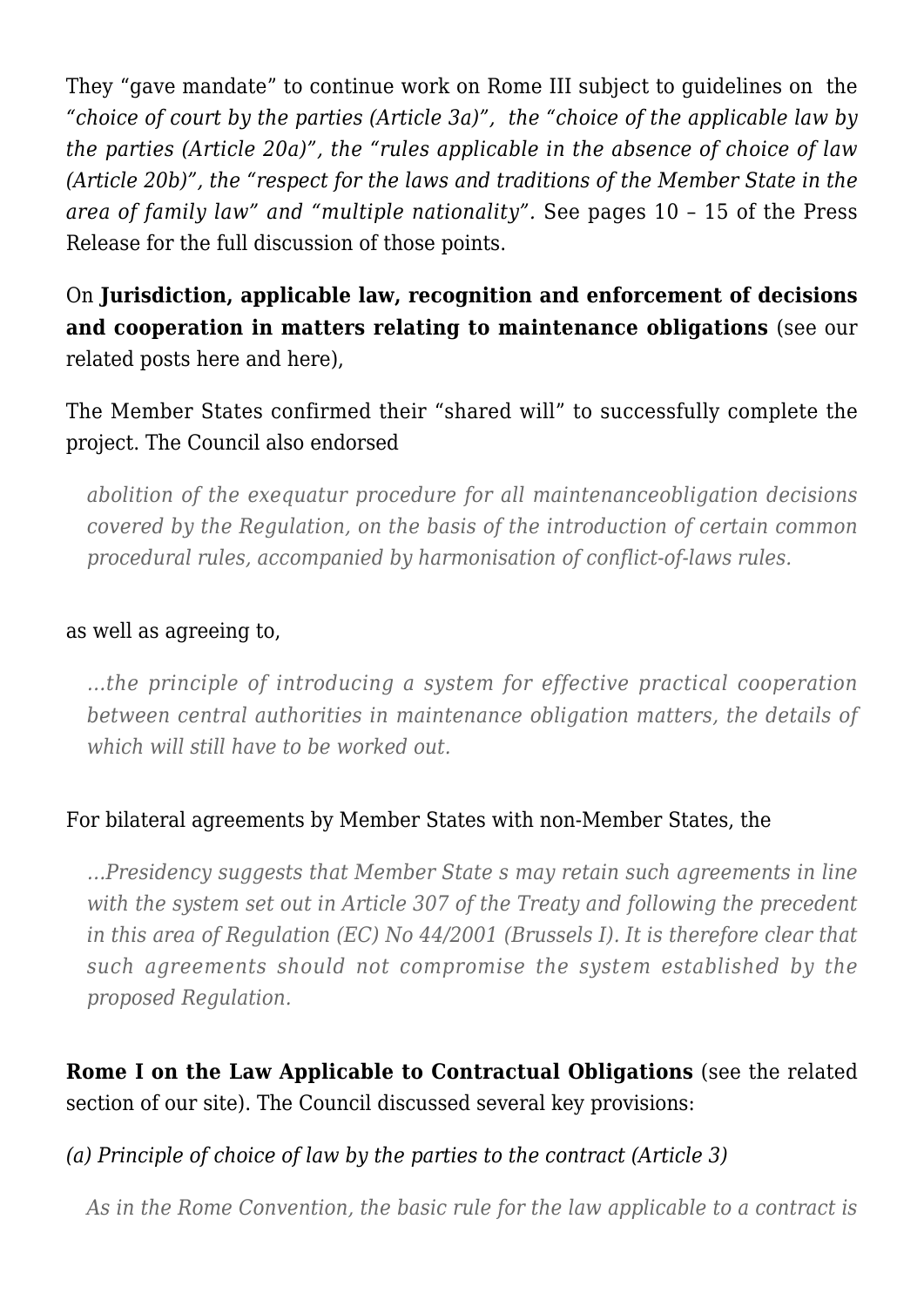*the choice of the law of a country by the parties. This rule respects party autonomy and is particularly appropriate in the area of contractual obligations which are created and governed by the parties to the contract (Article 3). However, where all other elements relevant to the situation are located in a country otherthan the country whose law has been chosen, the choice of law does not allow parties to avoid the application of provisions of the law of that country which cannot be derogated from by agreement (Article 3(4)). Concerning rules of Community law which cannot be derogated from by agreement, the Commission proposed that those rules should prevail wherever they would be applicable to the case. However, since the majority of delegations took the view that it would be appropriate to treat rules of national law and of Community law which cannot be derogated from by agreement on an equal footing, as in the Council Common position on the Rome II-Regulation, the Council agreed to follow this approach.*

## *(b) Law applicable in the absence of choice (Article 4)*

*In the absence of a choice of law by the parties, Article 4 provides essentially for two connecting factors: the habitual residence of the party who is required to effect the characteristic performance, if such performance can be determined (Article 4(1) and (2)), or otherwise the closest connection of the contract with a specific country (Article 4(4)). Delegations agreed that in order to achieve more legal certainty, some of the most typical contracts should be explicitly mentioned in Article 4(1). Where the contract does not fall under Article 4(1), in particular if it does not fall within the scope of one of the typical contracts listed in that paragraph, the court has to apply Article 4(2). Member States also recognised the need for an "escape clause" allowing for flexibility where the connecting factors in Article 4(1) or (2) would exceptionally lead to an unsatisfactory result because it is clear from all the circumstances of the case that the contract is manifestly more closely connected with another country (see Article 4(3)). The Council confirmed the structure and the content of Article 4 as set out in the Addendum, with the exception Article 4(1)(j1) which still needs to be further discussed by the Committee on Civil Law Matters (Rome I).*

## *(c) Individual employment contracts (Article 6)*